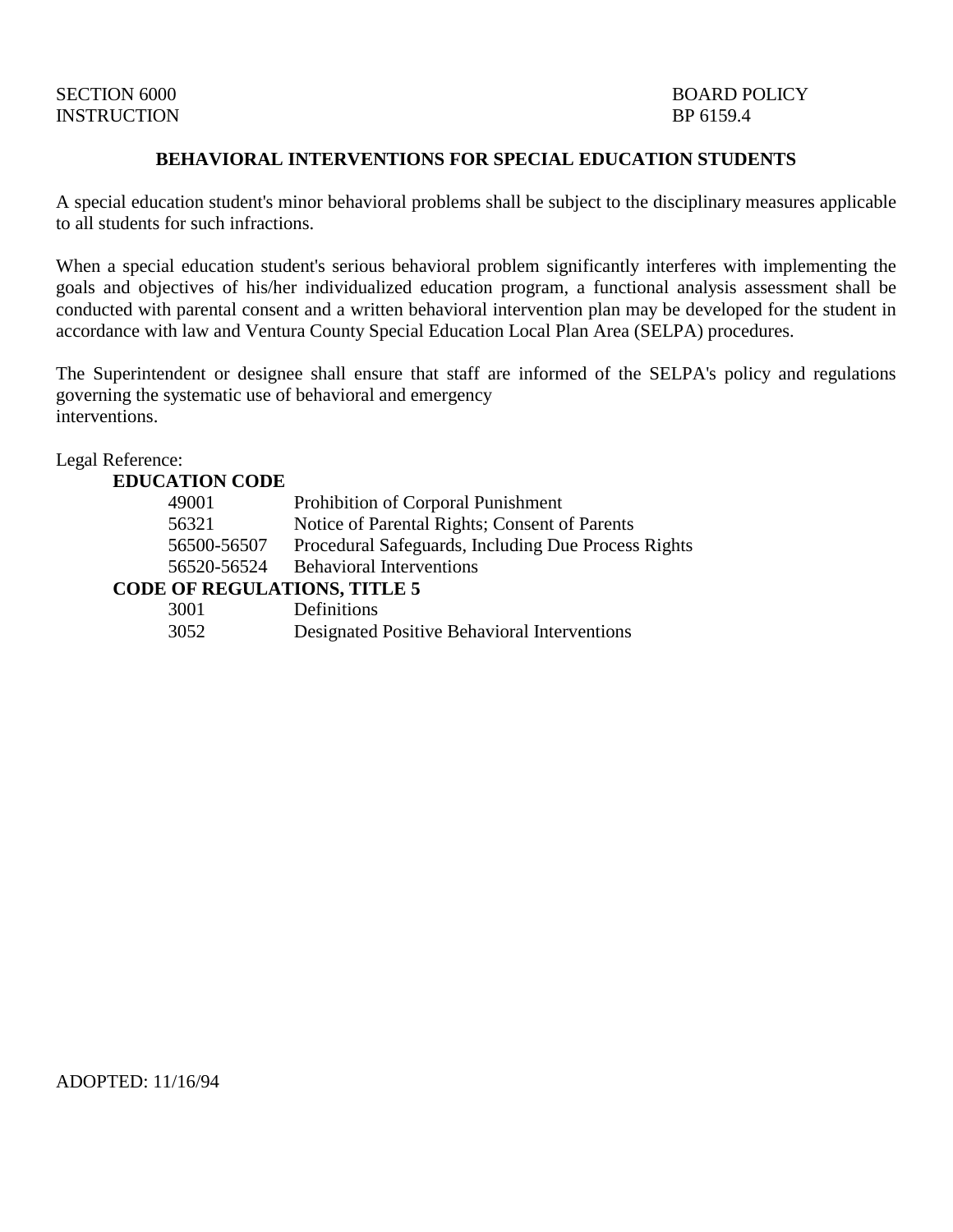# INSTRUCTION AP 6159.4

# SECTION 6000 ADMINISTRATIVE PROCEDURES

### **BEHAVIORAL INTERVENTIONS FOR SPECIAL EDUCATION STUDENTS**

All assessment, intervention and evaluation activities related to a special education student's behavioral intervention plan shall be authorized, facilitated and supervised by the Individualized Education Program (I.E.P.) team. Qualified staff, trained in behavior analysis with an emphasis on positive behavioral interventions, shall participate in developing and implementing the plan.

#### Definitions

Serious behavioral problems are those behaviors which are self-injurious or assaultive or cause property damage, which could lead to suspension or expulsion, or other pervasive and maladaptive severe behavior problems requiring frequent and systematic use of behavioral interventions. (Code of Regulations, Title 5, Section 3001)

A behavioral intervention is a systematic use of procedures that result in lasting positive changes in the individual's behavior. Behavioral interventions should be designed to provide greater access to community settings, social contacts and public events and ensure placement in the least restrictive environment, pursuant to the student's IEP. The use of behavioral interventions shall not cause pain or trauma, shall respect the individual's human dignity and personal privacy, and shall assure his/her physical freedom, social interaction, and individual choice. (Code of Regulations, Title 5, Section 3001)

A behavioral intervention case manager is a designated certificated school/district/county staff member or other qualified personnel contracted by the district or county office, and trained in behavior analysis with emphasis on positive behavioral interventions. (Code of Regulations, Title 5, Section 3001)

A behavioral emergency is the demonstration of a serious behavior problem which has not previously been observed and for which a behavioral intervention plan has not been developed, or for which a previously designed behavioral intervention is not effective. (Code of Regulations, Title 5, Section 3001)

#### Functional Analysis Assessment

Before assessment for a behavioral intervention plan begins, parents/guardians shall be notified and consent obtained pursuant to Education Code 56321. (Code of Regulations, Title 5, Section 3052)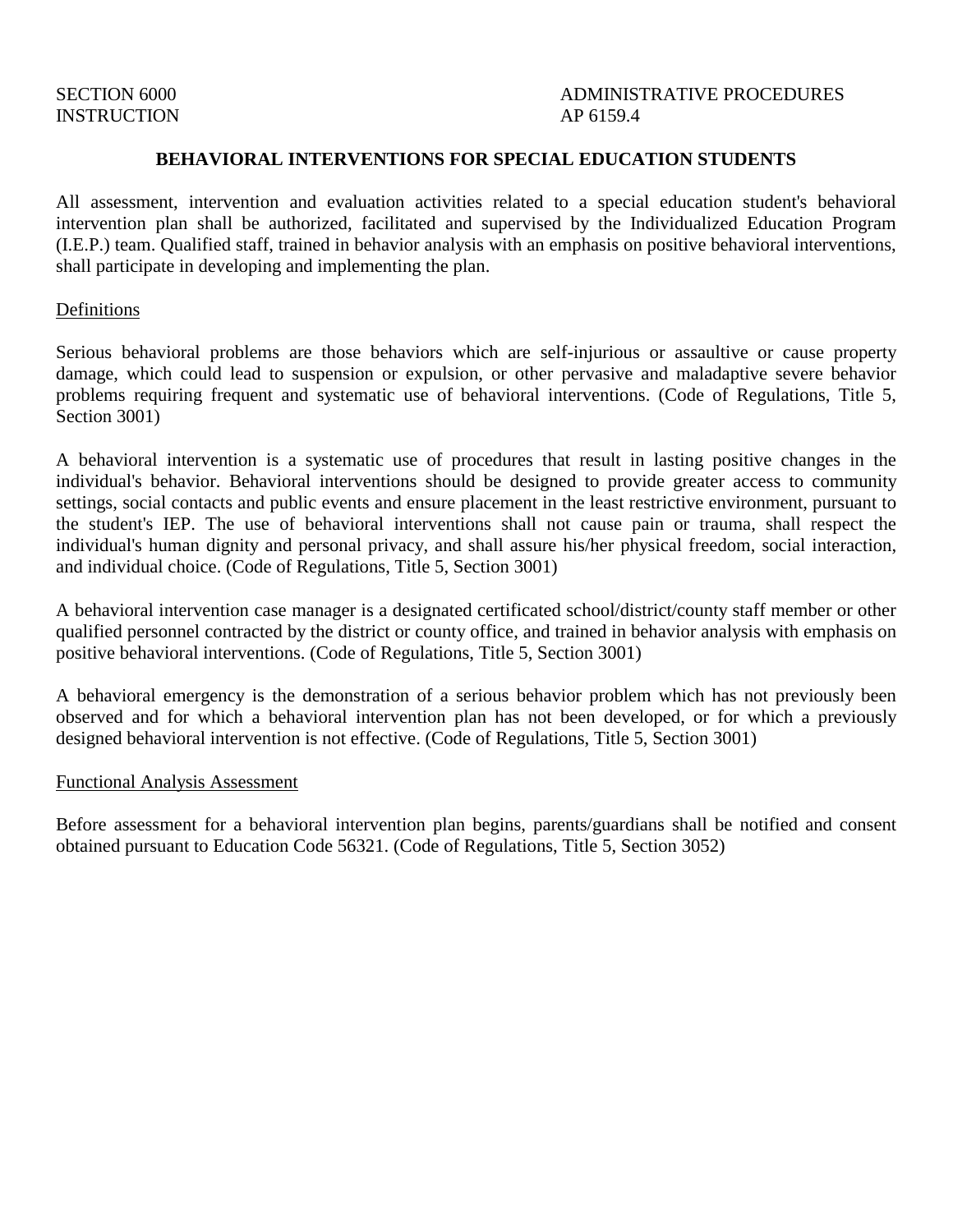# BEHAVIORAL INTERVENTIONS FOR SPECIAL EDUCATION STUDENTS – AP 6159.4 (CONT.) Page 2

Qualified assessment staff shall:

- 1. Observe the targeted inappropriate behavior, its frequency, duration and intensity.
- 2. Observe events immediately preceding the behavior.
- 3. Observe the consequences of the behavior to determine the purpose it serves for the individual.
- 4. Analyze the environment in which the behavior most frequently occurs.
- 5. Analyze records for medical and health factor which may influence behavior.
- 6. Review the history of the behavior, including the effectiveness of intervention used in the past.

The parent/guardian shall receive a complete written report of the assessment including a description of the nature and severity of the targeted behavior(s) in objective and measurable terms, with baseline data and an analysis of the antecedents and consequences that maintain the behavior; a functional analysis of the behavior across all appropriate settings in which it occurs; a description of the rate of alternative behaviors, their antecedents and consequences; and a proposed behavioral intervention plan for consideration by the IEP team. (Code of Regulations, Title 5, Section 3052)

# Behavioral Intervention Plan

Based on the functional assessment, the IEP team shall meet to determine whether a behavioral intervention plan is needed. If a behavioral intervention plan is needed, the IEP team, including a behavioral intervention case manager, shall develop a written behavioral intervention plan which includes:

- 1. A summary of information gathered from the functional analysis assessment;
- 2. An objective description of the targeted maladaptive behavior(s) and replacement positive behavior(s);
- 3. The student's goals and objectives specific to the behavioral intervention plan;
- 4. A detailed description of interventions to be used and the circumstances for their use;
- 5. Specific schedules for recording the frequency of intervention use and the frequency of the targeted and replacement behaviors, including specific criteria for discontinuing an ineffective intervention or replacing it with a specified alternative;
- 6. Criteria by which the procedure will be diminished or less restrictive intervention schedules or techniques used;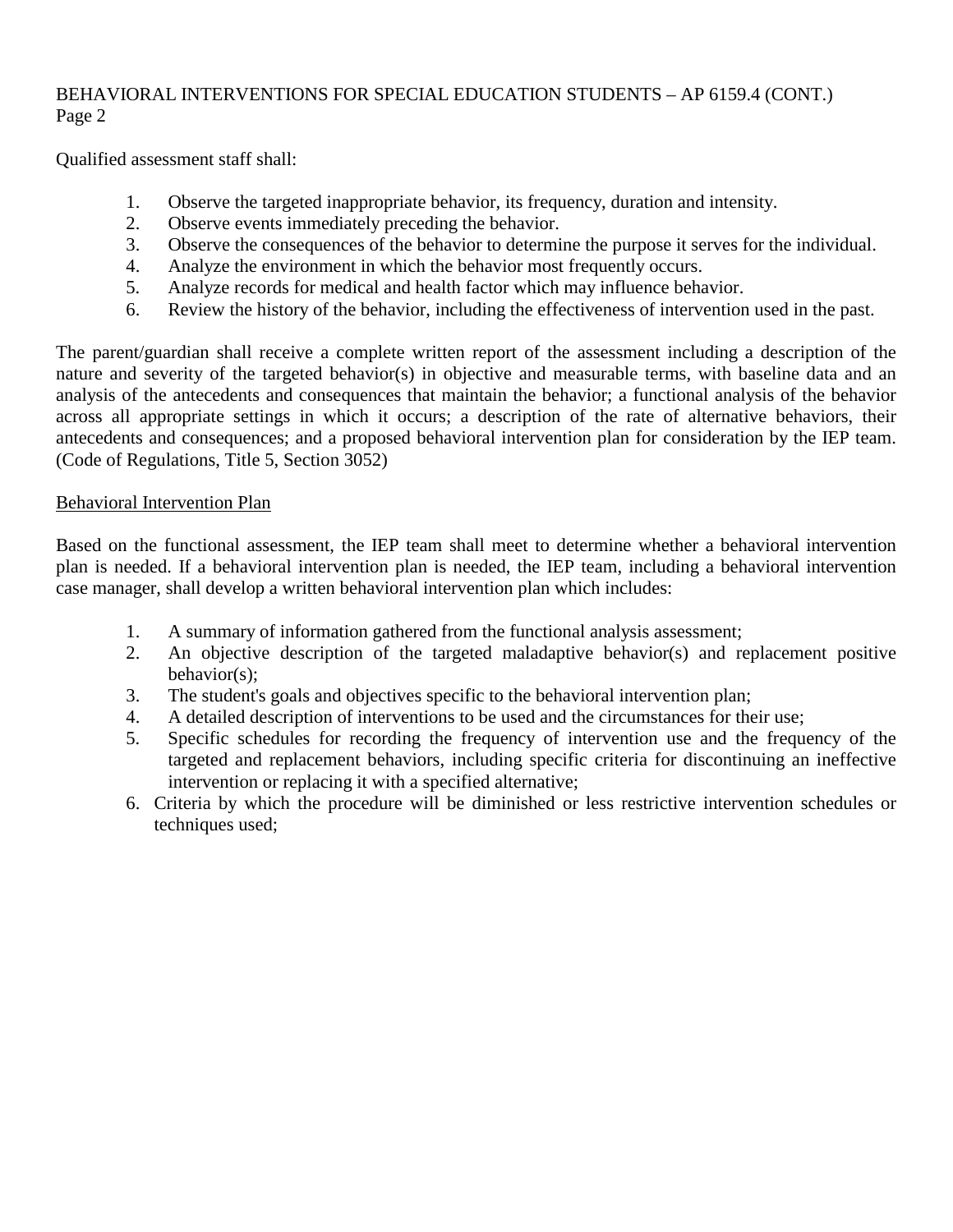## **BEHAVIORAL INTERVENTIONS FOR SPECIAL EDUCATION STUDENTS – AP 6159.4 (CONT.) Page 3**

- 7. The extent to which the behavioral intervention will be used in the home, residential facility, work site or other settings;
- 8. Specific dates when the IEP team will periodically review the efficacy of the program; and
- 9. The frequency of the consultation to be provided by the behavioral intervention case manager to the staff and parents/guardians who are responsible for implementing the plan. (Code of Regulations, Title 5, Section 3001)

The behavioral intervention plan shall become a part of the student's IEP and shall be sufficiently detailed so as to direct the plan's implementation by, or under the supervision of, staff with documented training and qualifications in behavioral management techniques. (Code of Regulations, Title S, Section 3052)

Based on the results of the functional analysis assessment, interventions may include:

- 1. Altering the identified antecedent event to prevent the behavior from occurring;
- 2. Teaching the student alternative behaviors that produce the same consequences as the inappropriate behavior;
- 3. Teaching the student adaptive behaviors; or
- 4. Manipulating the consequences of behaviors so that the alternative behavior more effectively produce desired outcomes. (Code of Regulations, Title 5, Section 3052)

Acceptable responses to targeted behavior may include, but are not limited to, one or more of the following:

- 1. Ignoring the behavior but not the student;
- 2. Redirecting the student to an activity;
- 3. Providing verbal feedback;
- 4. Acknowledging the message of the behavior; or
- 5. Providing a brief physical prompt to interrupt or prevent aggression, self-abuse or property destruction, (Code of Regulations, Title 5, Section 3052)

The district prohibits:

- 1. Any intervention designed or likely to cause physical pain.
- 2. Releasing harmful or unpleasant sprays or substances near the student's face.
- 3. Interventions that deny adequate sleep, food, water, shelter, bedding, physical comfort or access to the bathroom.
- 4. Interventions that subject the student to verbal abuse, ridicule, humiliation or excessive emotional trauma.
- 5. Using any material or object which simultaneously immobilize all hands and feet.
- 6. Locked seclusion, unless otherwise licensed or permitted by law.
- 7. Intervention, that precludes adequate supervision of the student.
- 8. Intervention that deprives the student of one or more of his/her senses. (Code of Regulations, Title 5, Section 3052)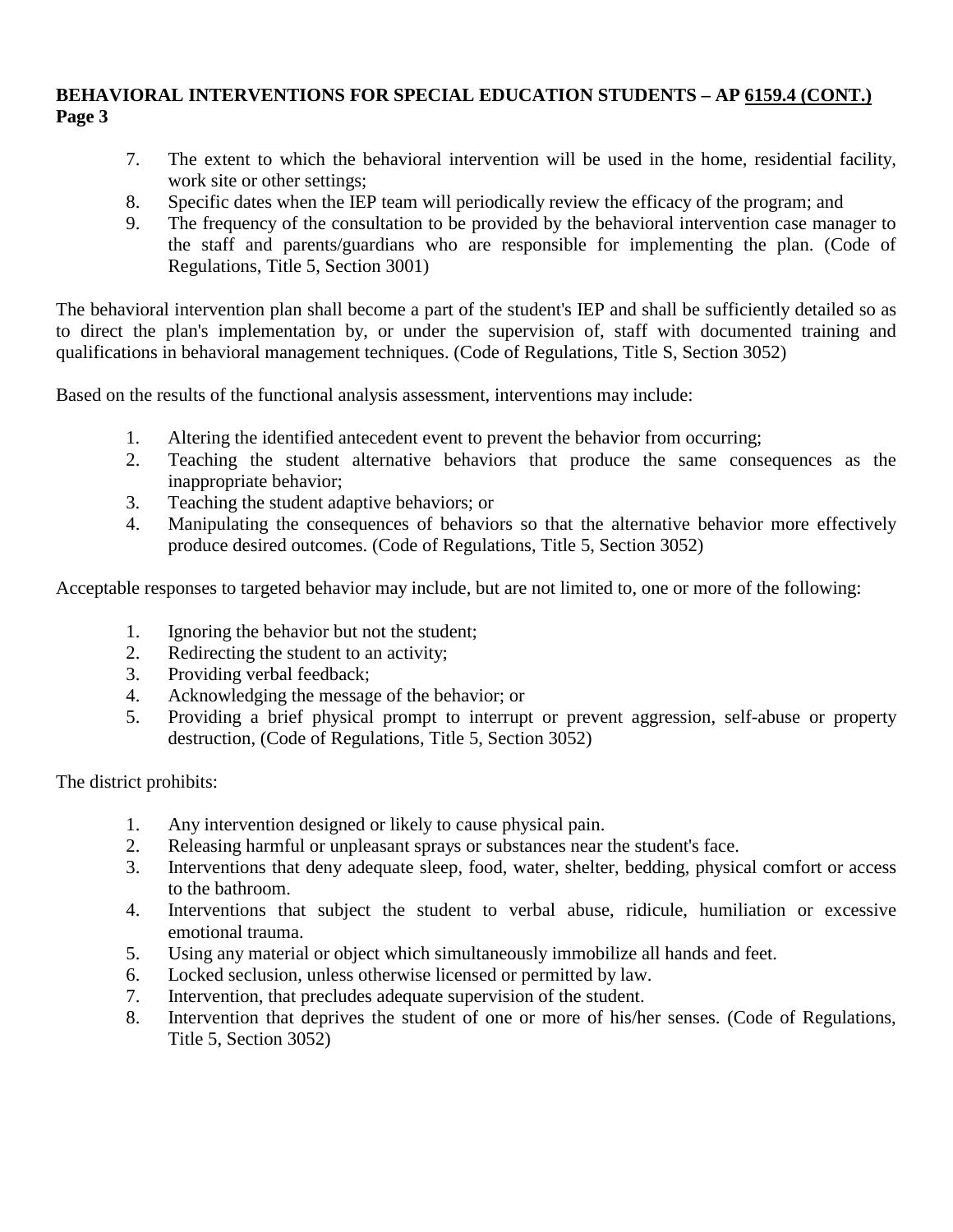## **BEHAVIORAL INTERVENTIONS FOR SPECIAL EDUCATION** STUDENTS - AP 6159.4 (CONT.)

## Page 4

Note: The Code of Regulations, Title 5, Section 3052 identifies procedures to be used for evaluation of the behavioral intervention plan and provides that this review may be conducted in meetings, by telephone conference, or by other means, as agreed upon by the IEP team.

At intervals scheduled by the IEP team, the behavioral intervention case manager, parent/guardian and others as appropriate shall evaluate the effectiveness of the behavioral intervention plan in accordance with law. (Code of Regulations, Title 5, Section 3052)

If the IEP team determines that major changes in the behavioral intervention plan are necessary, the teacher and behavioral intervention case manager shall conduct additional functional analysis assessments and propose changes. The parent/guardian and the behavioral intervention case manager or qualified designee may make minor modifications in accordance with law without an IEP team meeting. The IEP team also may include in the plan contingency schedules for altering specified procedures, their frequency or their duration, without reconvening the IEP team. (Code of Regulations, Title 5, Section 3052)

### Emergency Interventions

Emergency interventions not specified in a student's behavioral intervention plan shall be used only as long as necessary to control unpredictable, spontaneous behavior which poses clear and present danger of serious physical harm or property damage and which cannot be prevented by a less restrictive response. Emergency intervention shall not be used as a substitute for systematic behavioral intervention plan. (Code of Regulations, Title 5, Section 3052) Only emergency intervention approved by the SELPA may be used. (Code of Regulation, Title 5, Section 3052)